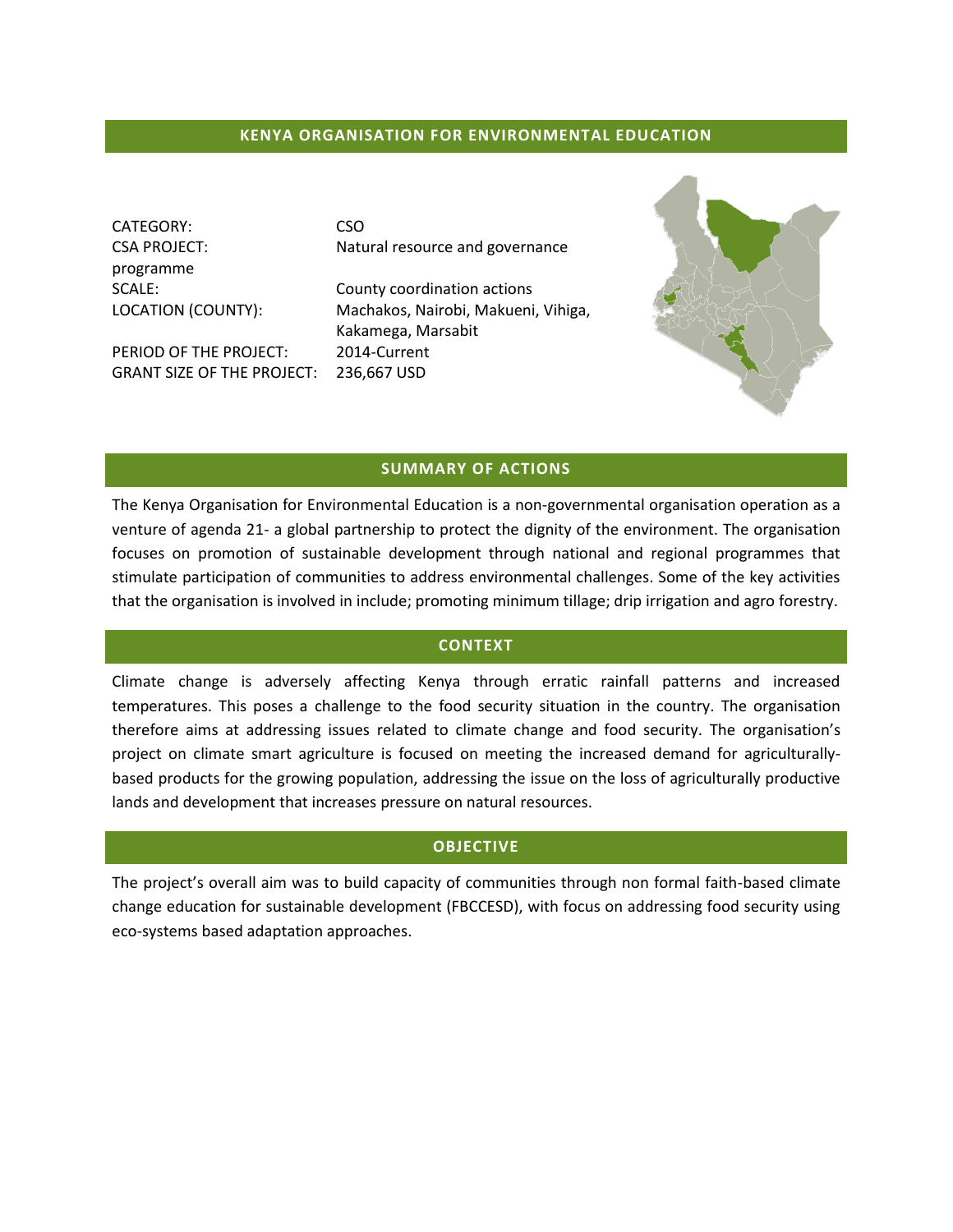## **KEY INTERVENTIONS**

| <b>FARM LEVEL</b>                      | <b>TARGET(NO</b><br><b>OF FARMERS)</b> | <b>INDICATORS MONITORED</b>                                                                        |
|----------------------------------------|----------------------------------------|----------------------------------------------------------------------------------------------------|
| Soil management                        | 160                                    | Soil conservation structures set up                                                                |
|                                        |                                        | Number of farmers practicing mulching                                                              |
|                                        |                                        | Number of farmers practicing tree planting                                                         |
| Agro forestry                          | 100                                    | Percentage of farmers adopting agro forestry                                                       |
| Promotion of drought<br>tolerant crops | 80                                     | Number of farmers growing drought tolerant crops                                                   |
| Climate smart livestock                | 40                                     | Number of farmers practicing bee keeping                                                           |
| practices                              |                                        | Number of farmers practicing dairy goat keeping                                                    |
|                                        |                                        | No. of CSA livestock value addition technologies,<br>innovations and management practices promoted |
| Smart water management                 | 170                                    | Number of farmers practicing rain water harvesting                                                 |
|                                        |                                        | Number of farmers practicing mulching                                                              |
|                                        |                                        | Number of farmers practicing irrigation farming                                                    |
|                                        |                                        | Acreage of irrigated land under efficient irrigation<br>systems                                    |
| Waste management                       | 170                                    | Number of farmers taking up composting                                                             |

# **PARTICIPATION IN KEY CLIMATE & AGRICULTURE NETWORKS**

The organisation is a member of the following networks: A-Rocha Kenya; Agribusiness and Environment Focus for Africa; Focal Area development Committee and the Climate-Smart Agriculture Multi-Stakeholder Platform.

| <b>INVOLVEMENT IN CSA</b>     | <b>RELEVANCE OF CSA MSP TO WORK</b>       |
|-------------------------------|-------------------------------------------|
| • Policy formulation          | Information about CSA<br>$\bullet$        |
| • Knowledge dissemination     | Networking<br>$\bullet$                   |
| • Technology transfer         | Learning and exchange<br>$\bullet$        |
| • Coordination and networking | Reporting and showcasing<br>$\bullet$     |
| • Communication               | Influence policy environment<br>$\bullet$ |